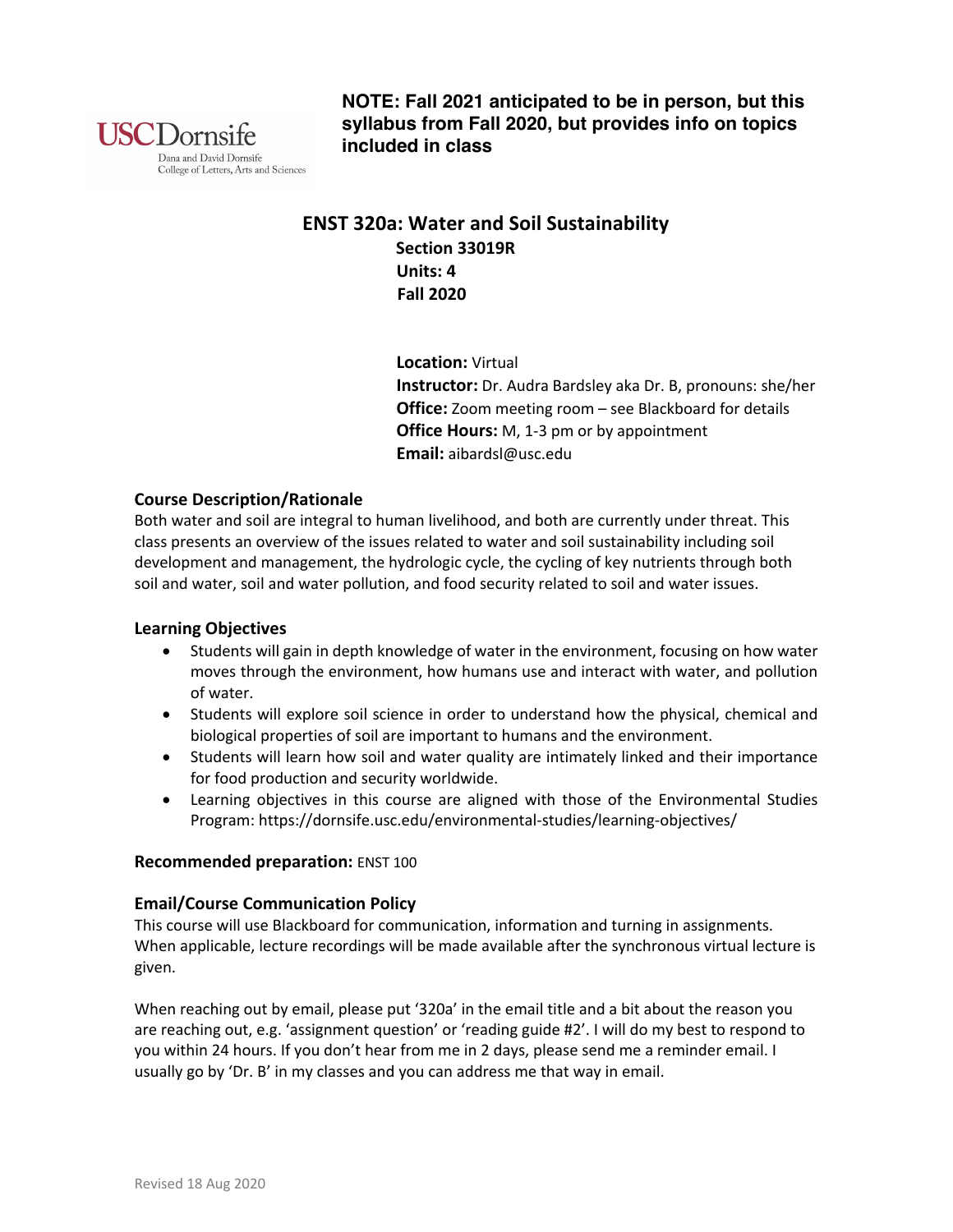*We are living in an unusual and often very stressful time. If you are experiencing particular life or academic challenges this semester, please email me. You don't need to share details if you don't feel comfortable, but we can start a conversation and find solutions that will help you be as successful as possible this semester.* 

# **Required Readings and Supplementary Materials**

- 1. Pennington, Karrie L. and Cech, Thomas V., Introduction to Water Resources and Environmental Issues, 457 pp., Cambridge. Referred to below as WREI
- 2. Brady, Nyle C. and Weil, Raymond R., Elements of Nature and Properties of Soils, Pearson. Referred to below as ENPS

Additional readings (or videos/podcasts) may be assigned periodically throughout the semester, and these will be announced in class, posted on Blackboard, and an email reminder sent to the class.

# **Description of Assignments**

Semester Project: Impact of COVID-19 on Food Waste & Food Insecurity

In Fall 2019, ENST 320a students focused on the issue of post-consumer food waste and participated in a two-day audit that characterized food left on the plates of diners at the Parkside Café to gain a better understanding of post-consumer food waste at USC's residential dining halls and how food waste connects more broadly to resource sustainability, including soil and water resources – a major focus of this class. We estimated the energy, water, and greenhouse gas emissions that went into producing that wasted food and considered possible solutions for the USC community. I had hoped we could continue that project for the coming semester, but like so many parts of the current semester, that has to change. Instead, we will spend some time examining how our new COVID-19 reality has impacted food waste and food insecurity.

The current global pandemic has impacted almost all aspects of daily life, and food is no exception. As restaurants, schools, and businesses closed down or reduced capacity in an attempt to slow the spread of COVID-19, America's highly specialized supply chain was poorly prepared to adapt. Among the results has been staggering levels of food waste as farmers were left without buyers for their products. At the same time, the number of Americans facing food insecurity, many for the first time, surged.

Students will complete four modules that build upon the theme of food waste and food insecurity as related to the current COVID-19 crisis and make connections to concepts of resource management explored in this class.

# Blackboard Participation

Most weeks throughout the semester students will earn participation on Blackboard through different types of activities including quizzes following videos/readings/podcasts, discussion board comments, performing calculations, etc. all of which will help prepare you for synchronous portions of the class.

## Primary Literature Reading & Discussion

Students will read selections from primary literature, answer questions from an accompanying reading guide (turned in ahead of time), and participate in a class discussion of the article. Materials will be posted on Blackboard and responses will be assessed for completeness.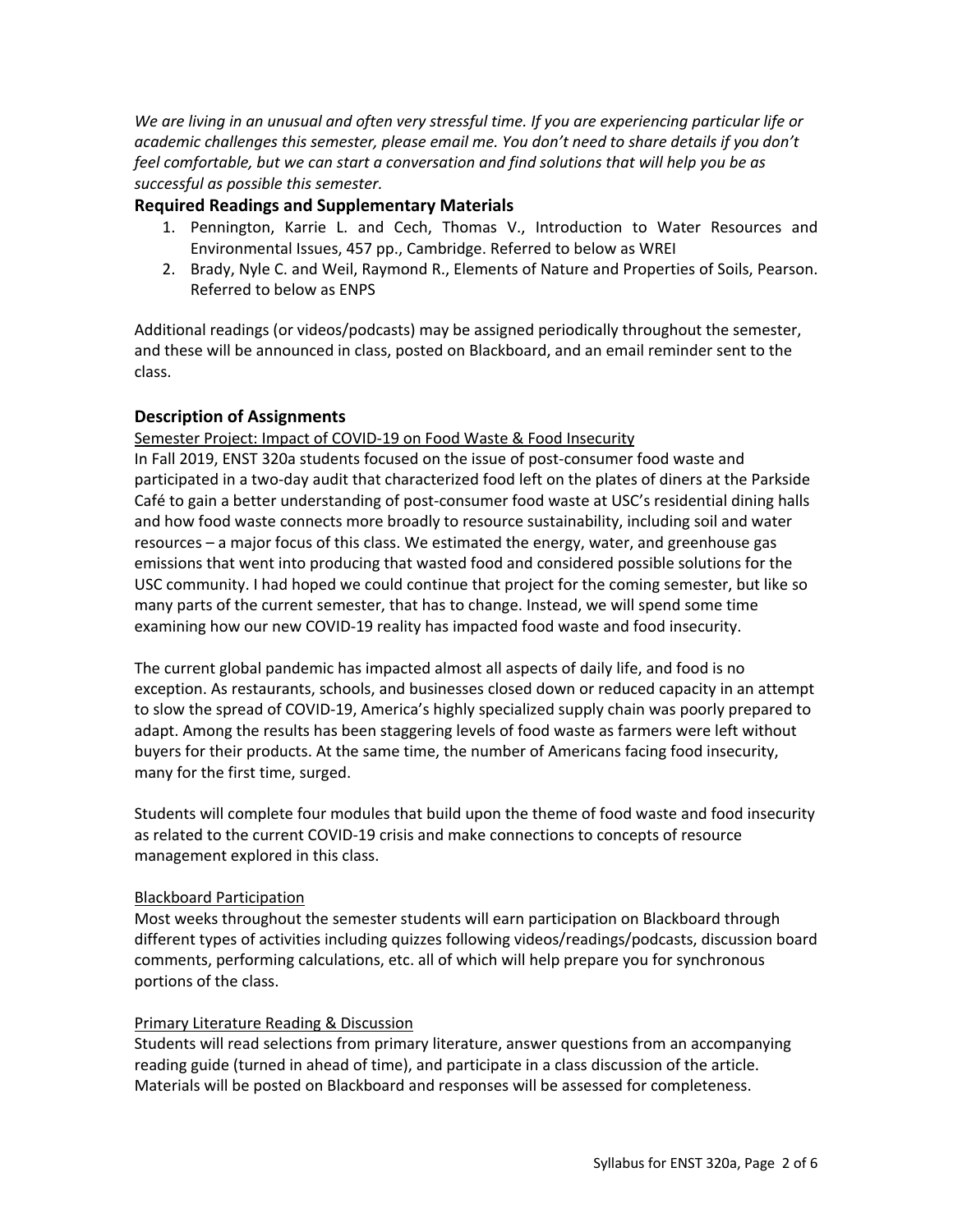## DIY Reading Guide

At the end of the semester, each student will have the opportunity to explore a topic related to water and soil sustainability that they wish had been explored more deeply in class. Everyone will find a relevant scientific journal article (to be approved by me), then write up and answer their own reading guide style questions. Topics explored will be discussed together in class.

## **Additional Notes on Assignments**

Late assignments will automatically be docked 50%. After one week late, no credit will be given unless explicit permission has been given for extenuating circumstances.

Some learning modules will require use of excel and GoogleEarth to manipulate and explore real world data. This course involves a lot of in depth reading and critical analysis outside of lecture, as it is a four unit course.

## **Exams**

There will be two non-cummulative, take home exams this semester. Exam questions will be drawn from course readings, lecture materials, discussion, and Blackboard activites. Questions may include multiple choice, computational, fill in the blank, short answer, and essay questions. *No make-up exams will be allowed without explicit permission.* During exams, students can consult course materials, but no outside information.

## **Grading Breakdown**

| <b>Assignment</b>                  | <b>Points</b> | % of Grade |
|------------------------------------|---------------|------------|
| Midterm 1                          | 125           | 31%        |
| Midterm 2                          | 125           | 31%        |
| <b>Blackboard Participation</b>    | 50            | 13%        |
| <b>Reading Guides (4 total)</b>    | 20            | 5%         |
| <b>DIY Reading Guide</b>           | 20            | 5%         |
| <b>Semester Food Waste Project</b> | 60            | 15%        |
| TOTAL                              | 400           | 100%       |

# **Grading Scale**

Course final grades will be determined using the following scale. Points earned will be divided by points possible, and result rounded to the nearest full percentage point.

| А  | 93-100       |
|----|--------------|
| А- | 90-92        |
| B+ | 87-89        |
| в  | 83-86        |
| в- | 80-82        |
| C+ | 77-79        |
| C  | 73-76        |
| C- | 70-72        |
| D+ | 67-69        |
| D  | 63-66        |
| D- | 60-62        |
| F  | 59 and below |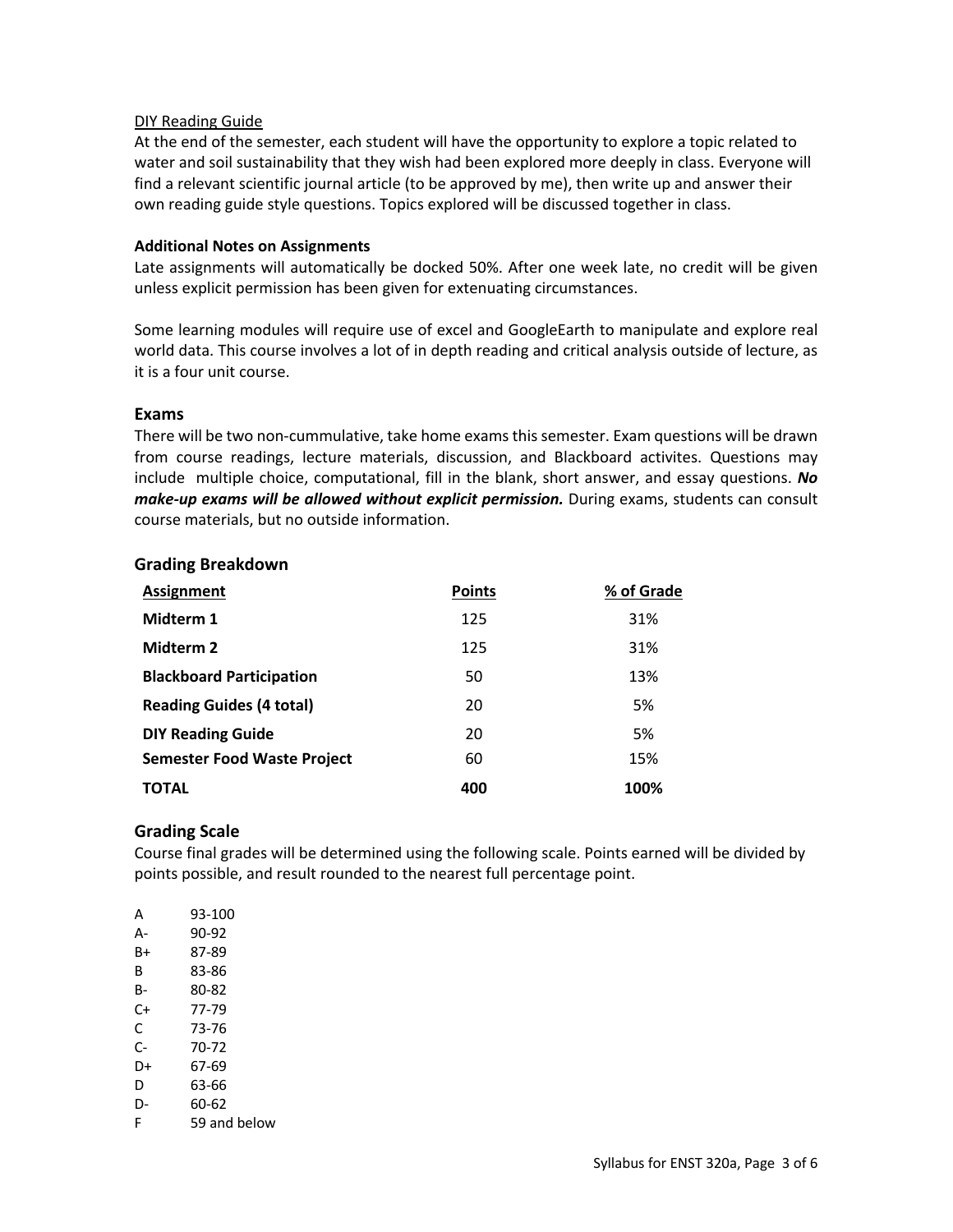# **Zoom Etiquette**

We are all adjusting to the online learning environment. For me and many of you this will be our first experience interacting in a virtual classroom. A few reminders for online lecture/discussion:

- PLEASE NOTE: synchronous session will be recorded and distributed on Blackboard since we may be experiencing extenuating circumstances like living in different time zones or other challenges, however live attendance is always encouraged and preferred if possible
- Sharing course materials outside the learning environment is prohibited under USC policy (*SCampus Section 11.12(B)*
- Please mute your mic when not speaking
- Use of webcam is encouraged and preferred, just remember to be properly attired (I know people who have accidentally attended a work meeting shirtless during the summer heat, just saying…) and use backgrounds if you'd prefer some more privacy
- If you are unable to keep their camera on during a synchronous Zoom session, please contact me prior to the class session to discuss expectations and accommodations needed
- If you live with others, headphones with a mic might be helpful
- As long as you can focus, eating is totally fine we may be coming from all different time zones/schedules
- Please do your best to focus on our class discussion, avoiding browsing social media/internet
- You can use the chat box or hand raising feature to ask questions during lecture or comment during discussion
- Come to synchronous meetings prepared
- We are all under extra pressure during this unusual time, please be thoughtful and respectful towards your classmates and me; more on that in the next section

# **Classroom Groundrules**

Below is a brief summary of ground rules and expectations for our classroom. You can find a more comprehensive version of this list on the Environmental Studies Program website.

- Share responsibility for including all voices in the conversation
- Listen respectfully
- Be open to changing your perspectives based on what you learn from others
- Understand that we are bound to make mistakes in this space
- Understand that your words have effects on others
- Take pair work or small group work seriously
- Understand that others will come to these discussions with different experiences from yours
- Make an effort to get to know other students
- Understand that there are different approaches to solving problems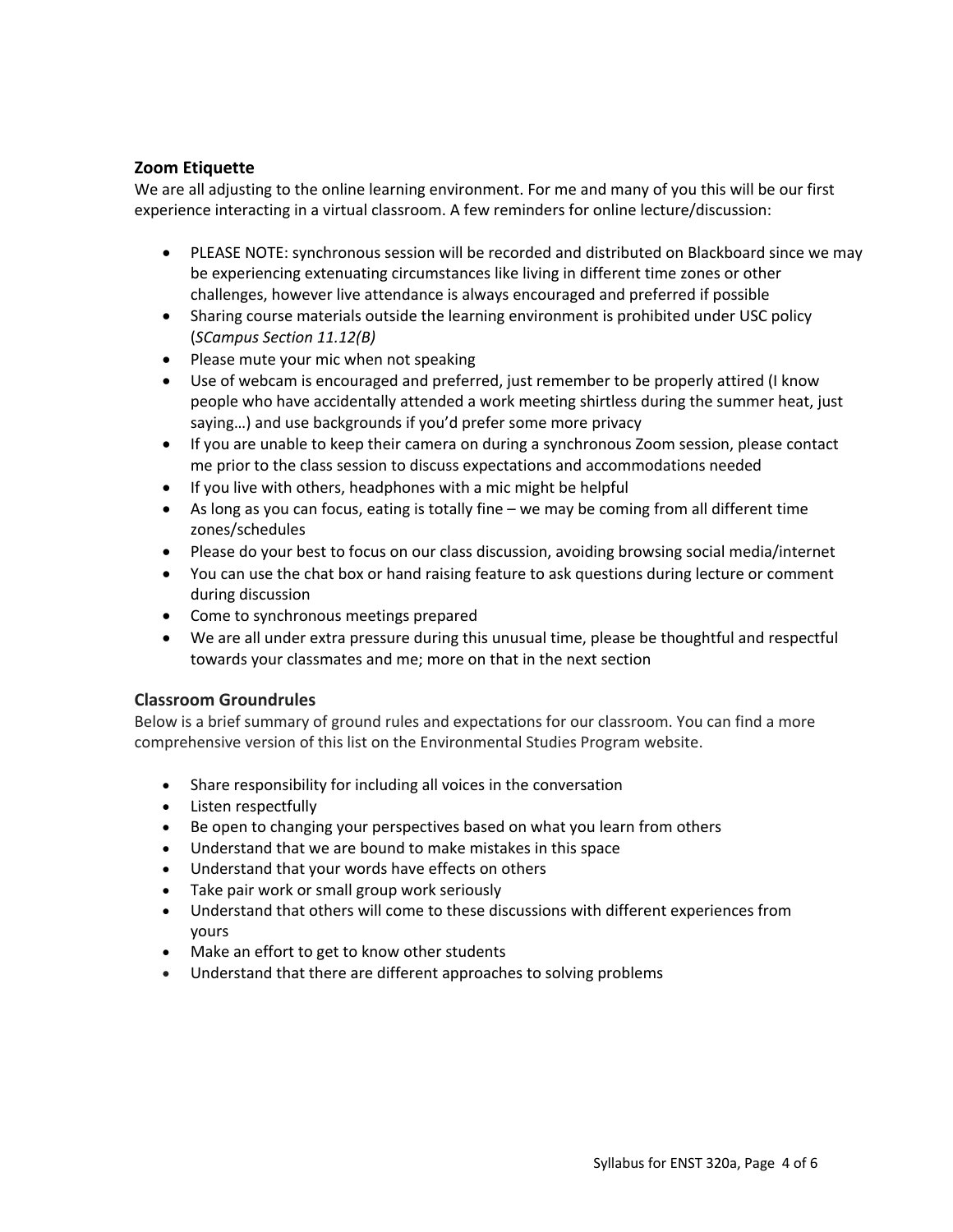## **Course Schedule: A Weekly Breakdown**

For the best learning experience, you are expected to have read assigned material and complete appropriate assignments or Blackboard participation modules by the date the topic is discussed in class. Article and supplemental readings will be posted online. *The readings and schedule of topics may be adjusted throughout the semester depending on progress of the class*.

|                                  | <b>Topics/Daily Activities</b>                                                                                                  | <b>Readings</b>                                                                                                                  | Deliverable/Due<br><b>Dates</b>                                       |
|----------------------------------|---------------------------------------------------------------------------------------------------------------------------------|----------------------------------------------------------------------------------------------------------------------------------|-----------------------------------------------------------------------|
| Week 1<br>Aug 18, 20             | -Course overview<br>-Water as a chemical<br>-Hydrosphere, Hydrological Cycle<br>-Introduce COVID-19 food waste class<br>project | WREI Ch 3<br>Week 1 Supplemental Info                                                                                            |                                                                       |
| Week 2<br>Aug 25, 27             | -Watersheds, Water supply                                                                                                       | WREI Ch 5<br>Week 2 Supplemental Info                                                                                            | Module 1 Semester Proj.<br><b>BB Participation #1</b>                 |
| Week 3<br>Sep 1, 3               | -Water usage, treatment, & quality                                                                                              | WREI Ch 11, 12<br>Week 3 Supplemental Info                                                                                       | Article 1 reading guide<br><b>BB Participation #2</b>                 |
| Week 4<br>Sep 8, 10              | -Water usage, treatment & quality cont'd<br>-Fecal Indicator Bacteria: gauging drinking<br>water & recreational water safety    | WREI Ch 11, 12<br>Week 4 Supplemental Info                                                                                       | Article 2 reading guide<br><b>BB Participation #3</b>                 |
| Week 5<br>Sep 15, 17             | -Surface water & groundwater water<br>dynamics                                                                                  | ENPS Ch 5, 6; WREI Ch 6<br>Week 5 Supplemental Info                                                                              | Module 2 Semester Proj.<br><b>BB Participation #4</b>                 |
| Week 6<br>Sep 22, 24             | -Surface & groundwater dynamics cont'd<br>-Groundwater contamination                                                            | ENPS Ch 5, 6; WREI Ch 6<br>Week 6 Supplemental Info                                                                              | <b>BB Participation #5</b>                                            |
| Week 7<br>Sep 29, Oct 1          | Take Home Exam, Midterm 1<br>-Soil science: development & properties                                                            | ENPS Ch. 1-2, Ch. 4 (4.1-<br>4.5, 4.7, 4.8), Ch. 11 (11.4-<br>11.8), 14 (14.1-14.3, 14.11,<br>14.13)<br>Week 7 Supplemental Info |                                                                       |
| Week 8<br>Oct 6, 8               | -Soil science: development & properties<br>cont'd<br>-Soil pH & salinity                                                        | ENPS Ch. 9 (9.1-9.3, 9.6,<br>9.7, 9.12-9.16, 9.18, 9.19)<br>Week 8 Supplemental Info                                             | Article 3<br><b>BB Participation #6</b>                               |
| Week 9<br>Oct 13, 15             | -Soil microbiomes & food web                                                                                                    | ENPS Ch.10 (10.1-10.3,<br>10.10-10.12)                                                                                           | Module 3 Semester Proj.<br><b>BB Participation #7</b>                 |
| Week 10<br>Oct 20, 22            | -Nutrient cycles: C, N, P                                                                                                       | ENPS Ch 11, 12, 13<br>Week 10 Supplemental<br>Info                                                                               | Article 4<br><b>BB Participation #8</b>                               |
| Week 11<br>Oct 27, 29            | -Nutrient cycles: C, N, P cont'd                                                                                                | ENPS Ch 11, 12, 13<br>Week 11 Supplemental<br>Info                                                                               | Module 4 Semester Proj.<br><b>BB Participation #9</b>                 |
| Week 12<br>Nov 3, 5              | -Environmental impacts of agriculture<br>-Coastal pollution, eutrophication                                                     | Week 12 Supplemental<br>Info                                                                                                     | <b>BB Participation #10</b><br>DIY Reading Guide Article<br>Selection |
| Week 13<br>Nov 10, 12<br>Week 14 | -Water/soil conservation in agriculture<br>-Catch up<br>Take Home Exam, Midterm 2                                               |                                                                                                                                  | <b>DIY Reading Guide</b>                                              |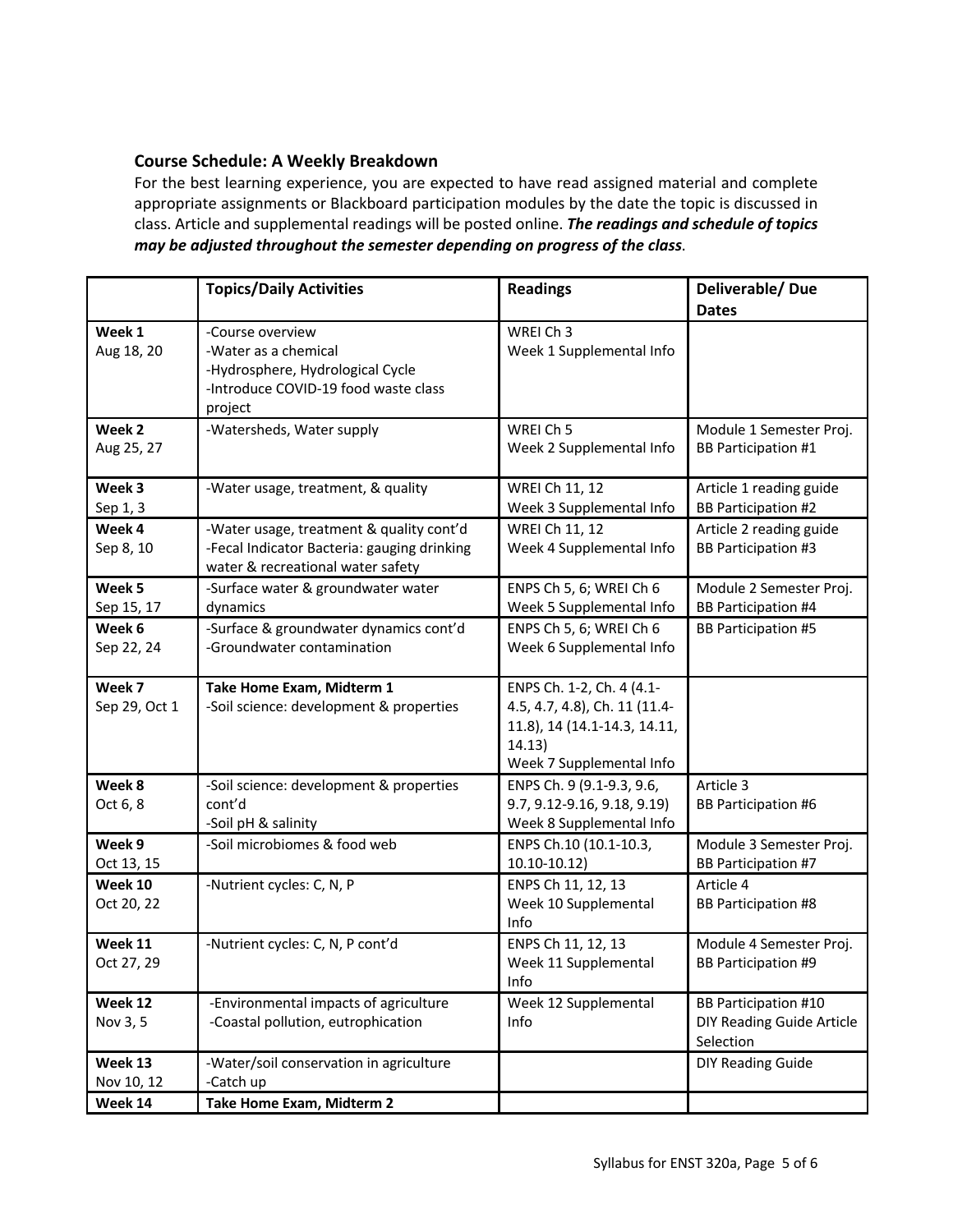| Nov. |  |  |
|------|--|--|
|      |  |  |

## **Statement on Academic Conduct and Support Systems**

### **Academic Conduct**

Plagiarism – presenting someone else's ideas as your own, either verbatim or recast in your own words – is a serious academic offense with serious consequences. Please familiarize yourself with the discussion of plagiarism in *SCampus* in Part B, Section 11, "Behavior Violating University Standards" policy.usc.edu/scampus-part-b. Other forms of academic dishonesty are equally unacceptable. See additional information in *SCampus* and university policies on scientific misconduct, http://policy.usc.edu/scientific-misconduct.

Distribution or use of notes or recordings based on university classes or lectures without the express permission of the instructor for purposes other than individual or group study is a violation of the USC Student Conduct Code (*SCampus Section 11.12(B).* This includes, but is not limited to, providing materials for distribution by services publishing class notes. This restriction on unauthorized use also applies to all information, which had been distributed to students or in any way had been displayed for use in relationship to the class, whether obtained in class, via email, on the Internet or via any other media. (See Section C.1 Class Notes Policy).

## **Support Systems**

*Student Counseling Services (SCS) – (213) 740-7711 – 24/7 on call*

Free and confidential mental health treatment for students, including short-term psychotherapy, group counseling, stress fitness workshops, and crisis intervention. engemannshc.usc.edu/counseling

## *National Suicide Prevention Lifeline – 1 (800) 273-8255*

Provides free and confidential emotional support to people in suicidal crisis or emotional distress 24 hours a day, 7 days a week. www.suicidepreventionlifeline.org

*Relationship and Sexual Violence Prevention Services (RSVP) – (213) 740-4900 – 24/7 on call* Free and confidential therapy services, workshops, and training for situations related to gender-based harm. engemannshc.usc.edu/rsvp

## *Sexual Assault Resource Center*

For more information about how to get help or help a survivor, rights, reporting options, and additional resources, visit the website: sarc.usc.edu

*Office of Equity and Diversity (OED)/Title IX Compliance – (213) 740-5086* Works with faculty, staff, visitors, applicants, and students around issues of protected class. equity.usc.edu

### *Bias Assessment Response and Support*

Incidents of bias, hate crimes and microaggressions need to be reported allowing for appropriate investigation and response. studentaffairs.usc.edu/bias-assessment-response-support

#### *The Office of Disability Services and Programs*

Provides certification for students with disabilities and helps arrange relevant accommodations. dsp.usc.edu

### *Student Support and Advocacy – (213) 821-4710*

Assists students and families in resolving complex issues adversely affecting their success as a student EX: personal, financial, and academic. studentaffairs.usc.edu/ssa

### *Diversity at USC*

Information on events, programs and training, the Diversity Task Force (including representatives for each school), chronology, participation, and various resources for students. diversity.usc.edu